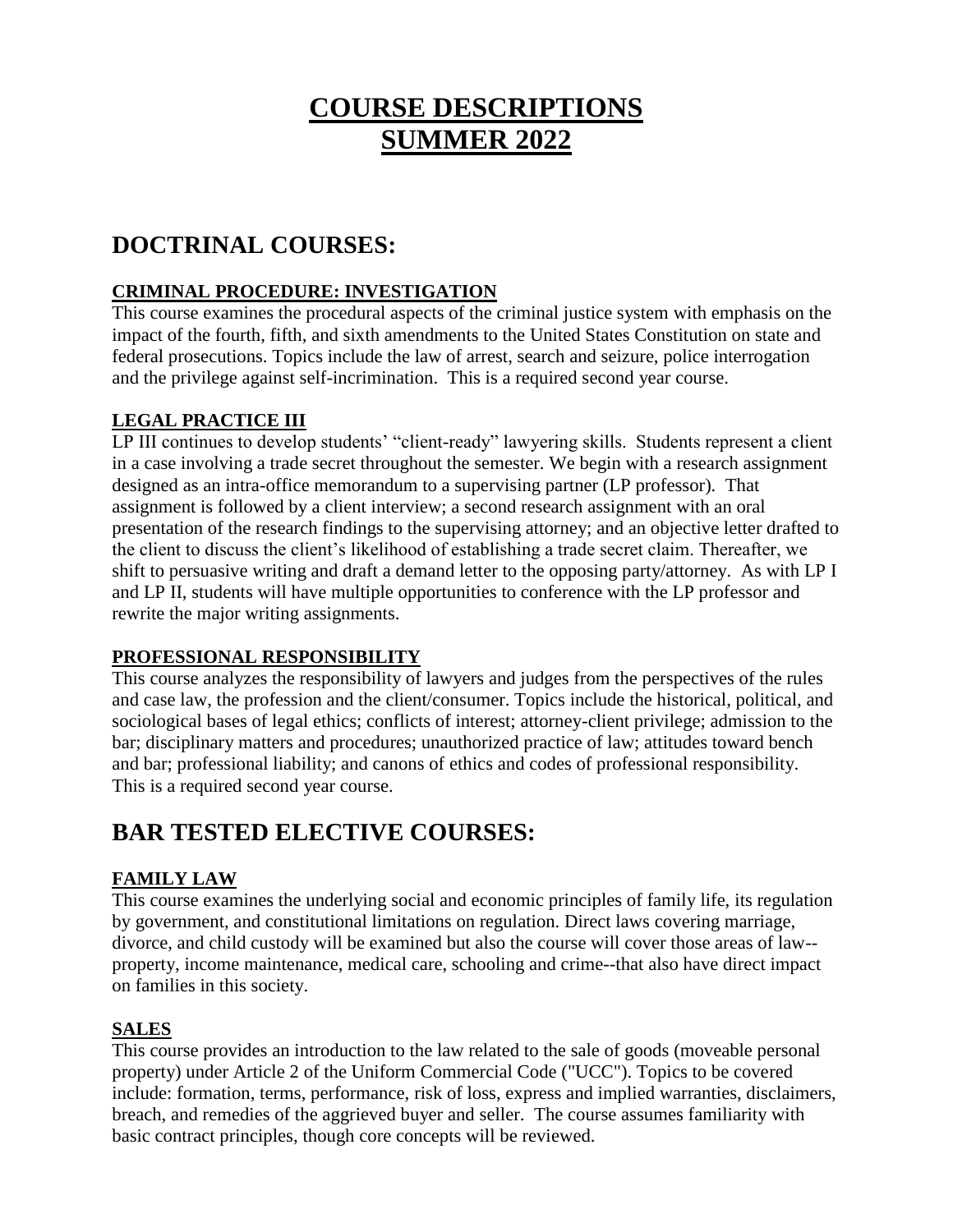# **OTHER ELECTIVE COURSES:**

### **COLLISION AND LIMITATION OF LIABILITY**

This course will consider the rules of liability and the allocation of damages for collisions (two or more vessels hitting each other) and allisions (a vessel hitting a stationary object) under US Maritime Law, including the rules and regulations for navigation and the Admiralty Extension Act. We'll then look at how the rules for allocating liability interact with the ability of vessel owners to limit their liability under the Shipowners Limitation of Liability Act, the Carriage of Goods by Sea Act, and the Oli Pollution Act of 1990.

### **SEMINARS:**

### **CLIMATE CHANGE**

This course explores the impact that climatic changes are having, and will continue to have, on law and policy in the United States. Recent reports anticipate increased climate change impacts including water scarcity and decreased quality, ocean warming and acidification, sea level rise and coastal impacts, extreme weather events, risks to public health, increased forest wildfires, and national security risks. Coastal states are on the forefront for these climate change impacts. Many coastal states are beginning to address adaptation through changes in law and policy. This course will examine the framework for federal and state policy and law changes to adapt to climate change, and the status of efforts throughout the United States. While the focus will be on efforts within the nation in coastal areas, the course will briefly discuss non-coastal and international climate change laws and policies. Students will be evaluated based on class participation and a paper that can fulfill their writing requirement.

## **COURSES THAT SATISFY THE UPPER-LEVEL LEGAL PRACTICE REQUIREMENT**

### **CONTRACT DRAFTING AND TRANSACTIONAL LAWYERING**

This course teaches all of the foundational skills of transactional lawyering, from advising and counseling business clients to the highest professional and ethical standards, to analyzing and drafting contracts to reflect the parties' deal, objectives, and concerns. Students learn to understand a transaction through both its legal and business issues. In learning the process of drafting a contract, students learn to understand a client's deal and then translate the deal into contract concepts that become the building blocks of the contract. Through exercises, simulations, and projects, students then learn to draft clear, careful, unambiguous provisions in a well-organized, readable, complete contract. Students learn how to add value to the contracted deal by drafting language or structuring the deal so that it shifts the risk levels for each party. Students also learn the art of analyzing, reviewing and commenting on drafted contracts using current practices and technologies. The class involves group exercises, simulations, and role play, as well as lecture. The type of contracts covered are relevant to most transactional law practices.

### **FAMILY AND DIVORCE MEDIATION**

This course is intended to provide the student with an understanding of the contexts in which family conflict arises, the various legal and practical issues in play when families disintegrate,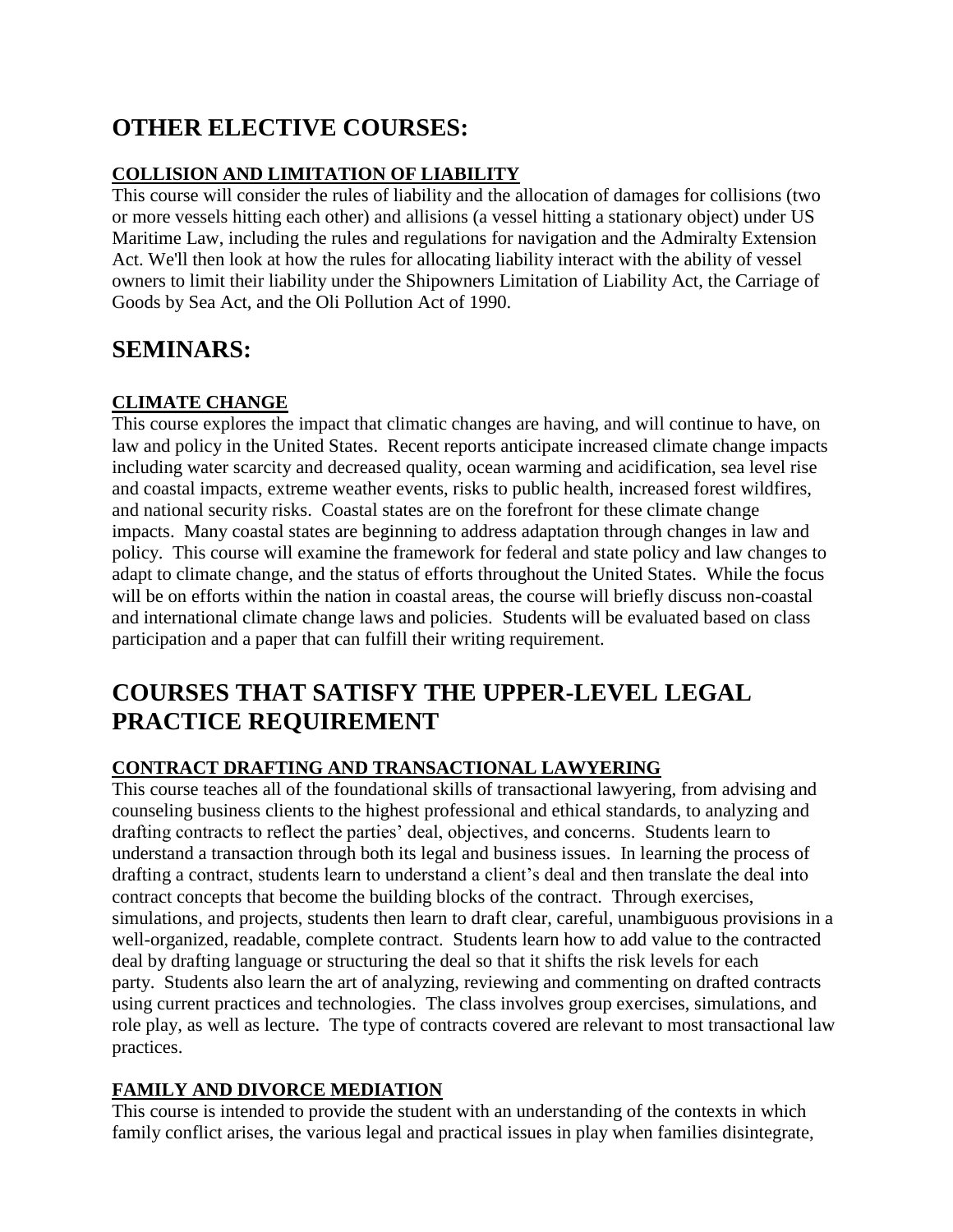and with in-depth training in the skills that a mediator might employ to help the divorcing parties resolve their differences. The course exposes the student to relevant factors and normative approaches used by courts in dividing property, determining child support, custody, visitation, and spousal support among other issues, while recognizing that parties in mediation are empowered to reach their own agreements with the aid of the mediator. Role playing exercises are used to integrate theory with practice.

### **SEA GRANT LAW FELLOW PROGRAM**

Students enrolled in this program work under the professor's supervision on a legal research project on behalf of an outside organization. Projects are assigned by the professor and will focus on a specific research question related to ocean and coastal law or maritime law. Law Fellows have the opportunity to work with stakeholders on important issues, to gain in-depth substantive knowledge on the applicable law and its real-world application, and to draft a high-quality written product, and may have the opportunity to present their work in a professional setting. Certain projects can satisfy the Graduation Writing Requirement. Law Fellows must dedicate a minimum of 10 hours per week during the semester, but hours are flexible. The professor's permission is required to register.

### **PERSPECTIVES COURSES:**

### **SPIRITUAL DIMENSIONS OF LAWYERING**

This course will be taught by Professor Colleen Murphy explores a lawyer's identity and purpose beyond the "material" aspects of practicing law. The readings in the course, evidencing a variety of religious and secular perspectives, address topics such as the integration of deeply-held personal values into the practice of law; clients who have deeply held values that are in tension with the dominant values of the legal system; exploring with the client whether justice, peace, or reconciliation is the client's true goal; and the extent to which a lawyer might engage the client in moral conversation.

### **EXTERNSHIPS**

### **SUMMER CLINICAL EXTERNSHIP SEMINAR**

The Summer Clinical Externship Program is designed to help law students maximize their professional development and legal skills development through a structured curricular externship experience over the summer. This summer's program will be a combined group of public interest, prosecution, government and/or corporate counsel externs. If you are looking for a [specialized program](https://law.rwu.edu/academics/juris-doctor/clinics-and-externships/clinical-externships) where the seminar content will be specifically tailored to a single practice area, like the Corporate Counsel, Judicial, Prosecution & Government, Public Interest (Direct service to low income clients) or the Environmental and Land Use Externship Programs, you should apply to participate during the Fall or Spring semesters.

Externship placements include internships with legal services offices, public defender's offices, certain non-profit agencies engaged in public interest legal work, prosecutor's offices, government agencies and corporate counsel offices. Internships at private law firms are not allowed as externship placements. Placements may be local or remote. All placements must be vetted and approved by the Assistant Dean for Experiential Learning before a student can officially be accepted into the summer program.

Students selected to participate in the summer externship program can choose to receive a total of 6-8 credits through a combination of ungraded fieldwork credits and 2 graded seminar credits.